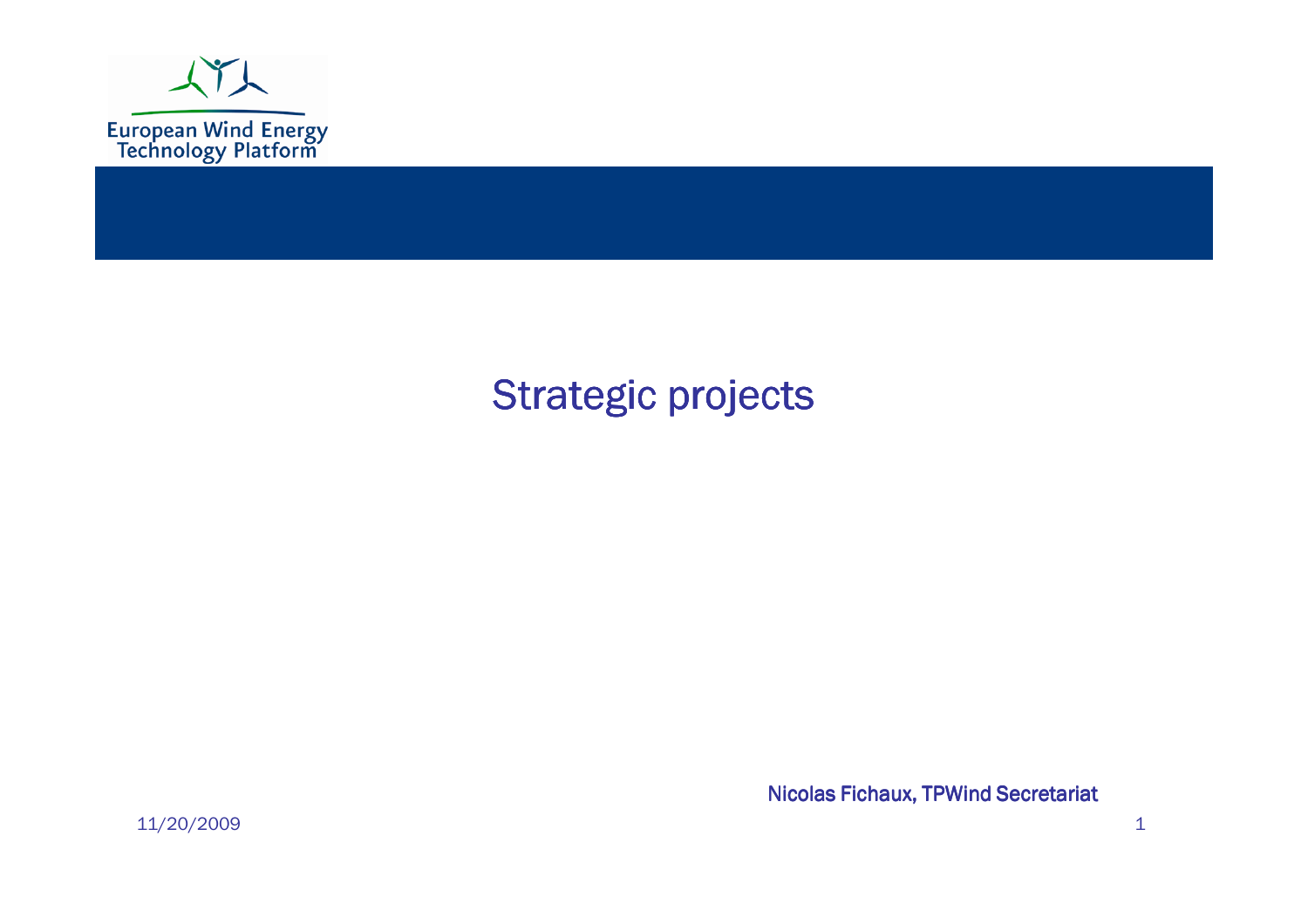

#### Progresses and deliverables

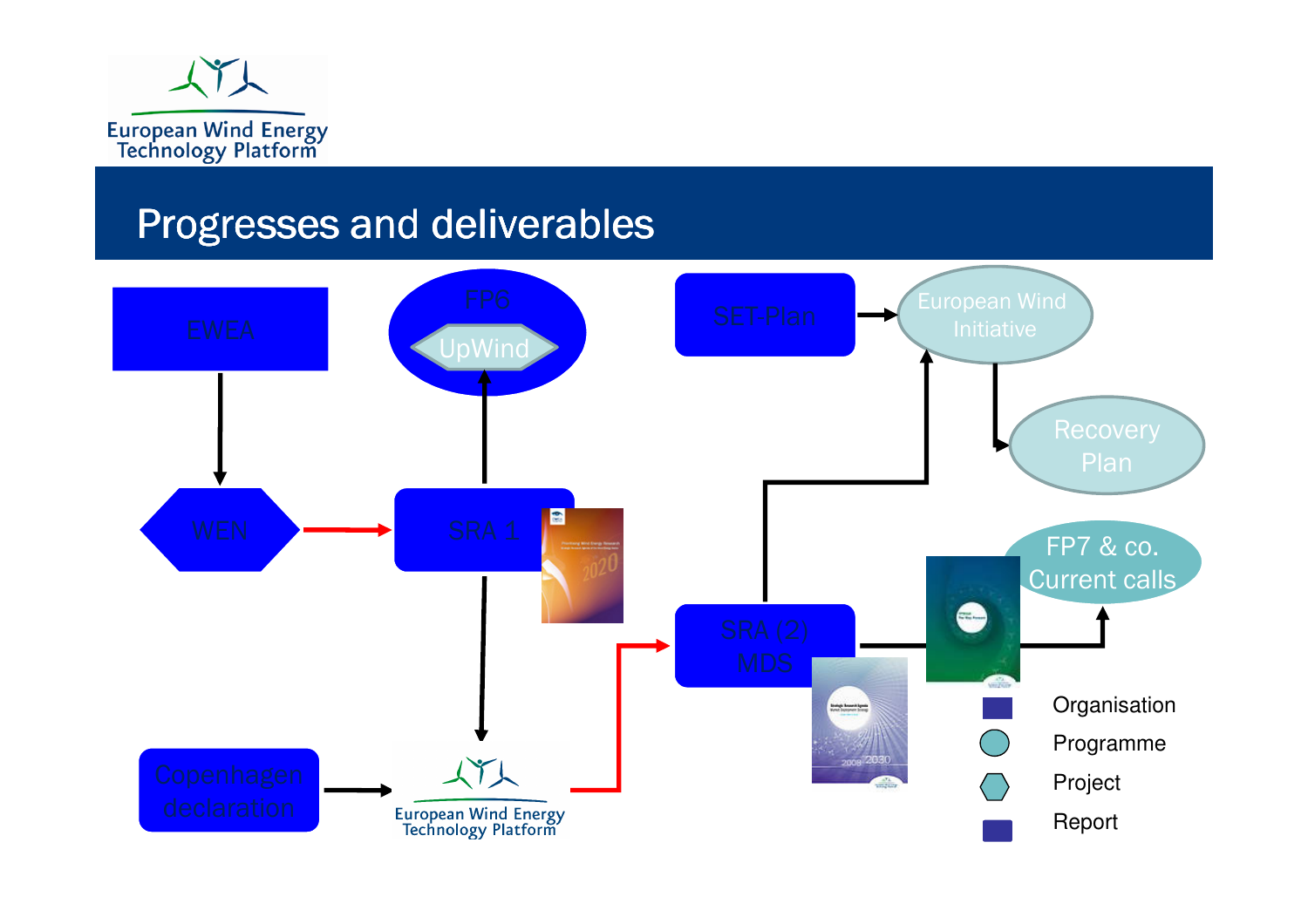

# 15 priority projects – a step by step implementation

| <b>Topic</b>              | Budget low $(\epsilon$ million) | Budget high (€ million) |
|---------------------------|---------------------------------|-------------------------|
| <b>Resource</b>           | 100                             | 175                     |
| <b>Power systems</b>      | 629                             | 629                     |
| <b>Energy integration</b> | 600                             | 1,000                   |
| <b>Offshore</b>           | 160                             | 160                     |
| Market / economics        | 4.6                             | 4.6                     |
| <b>Policy/environment</b> | 11.2                            | 11.2                    |
| <b>Total</b>              | 1,500                           | 2,000                   |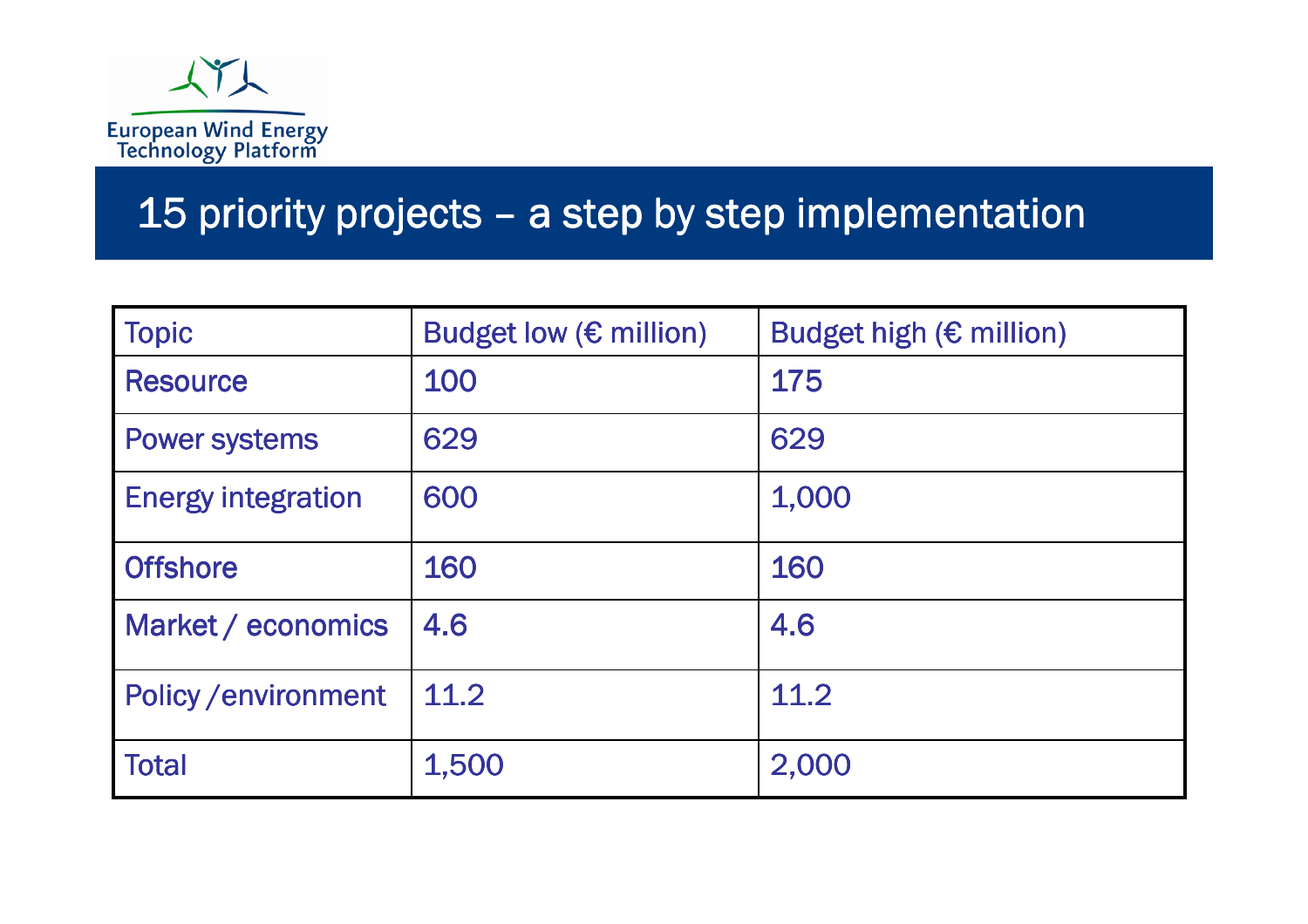

#### Budget prioritisation



Low: €1,500 million

High: €2,000 million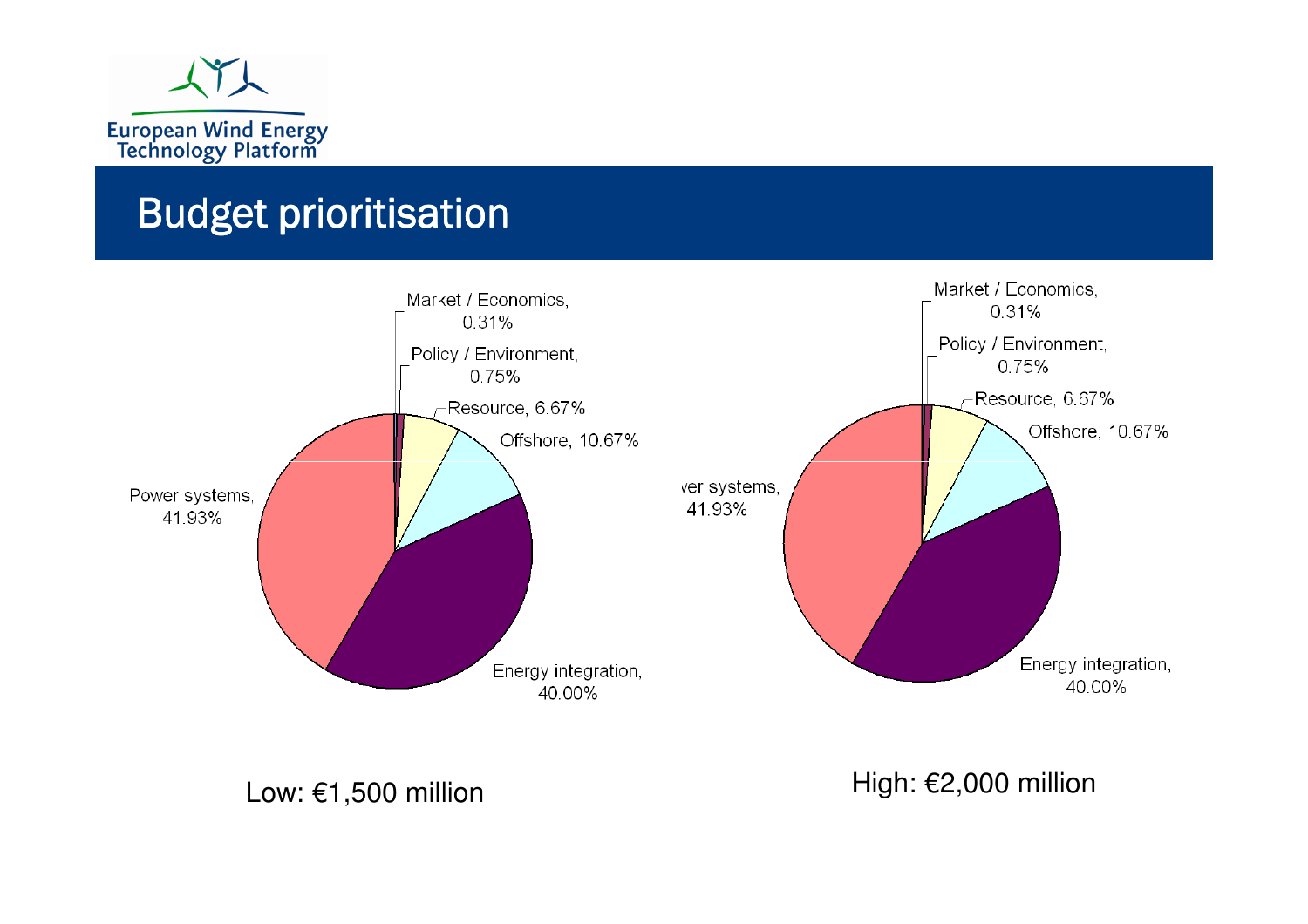

#### Wind energy resource

- Generation of a series of unique data sets to evaluate and develop new<br>models for wind energy related physics (public database) European models for wind energy related physics (public database) - European Scientific Experimental wind database (TESEW)
	- **Example 10 Figure 10 Figure 10 Figure 10 Figure 2016** Contract and develop new models for wind energy related physics. Different sites, conditions and measurements.
- $\Box$  A New European Wind Atlas (Numerical) A new planning tool with high<br>temporal and spatial resolution to ensure effective combination with other temporal and spatial resolution to ensure effective combination with other RE technologies (i.e. solar, hydro, biomass etc)
	- Use existing data in order to create wind resource information on 2 km scale for the whole of Europe including high temporal resolution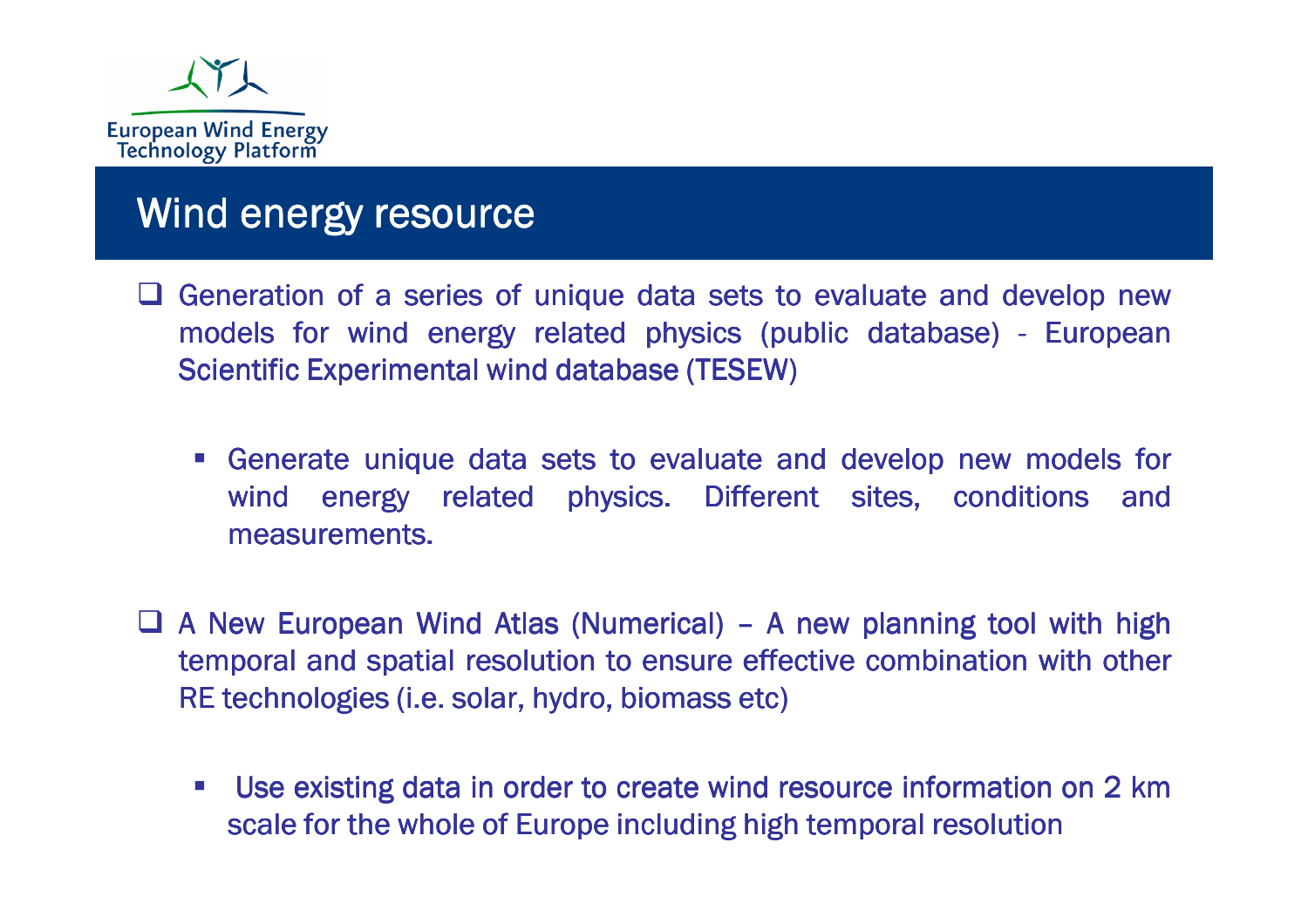

#### Wind Power Systems

- Development and integration of drive trains: mechanical transmission,<br>Separator and nower electronies (both theoretical and sub system generator and power electronics (both theoretical and sub-system validation)
	- To improve drive train dynamics modelling and full scale tests for verification, with emphasis on gearbox transmissions for high and medium speed generator systems
	- To develop electro-magnetic lay outs for low- or medium-speed<br>Generators with the nurnose of tower head weight reduction and generators with the purpose of tower head weight reduction and cost reduction
	- -To increase the efficiency of converters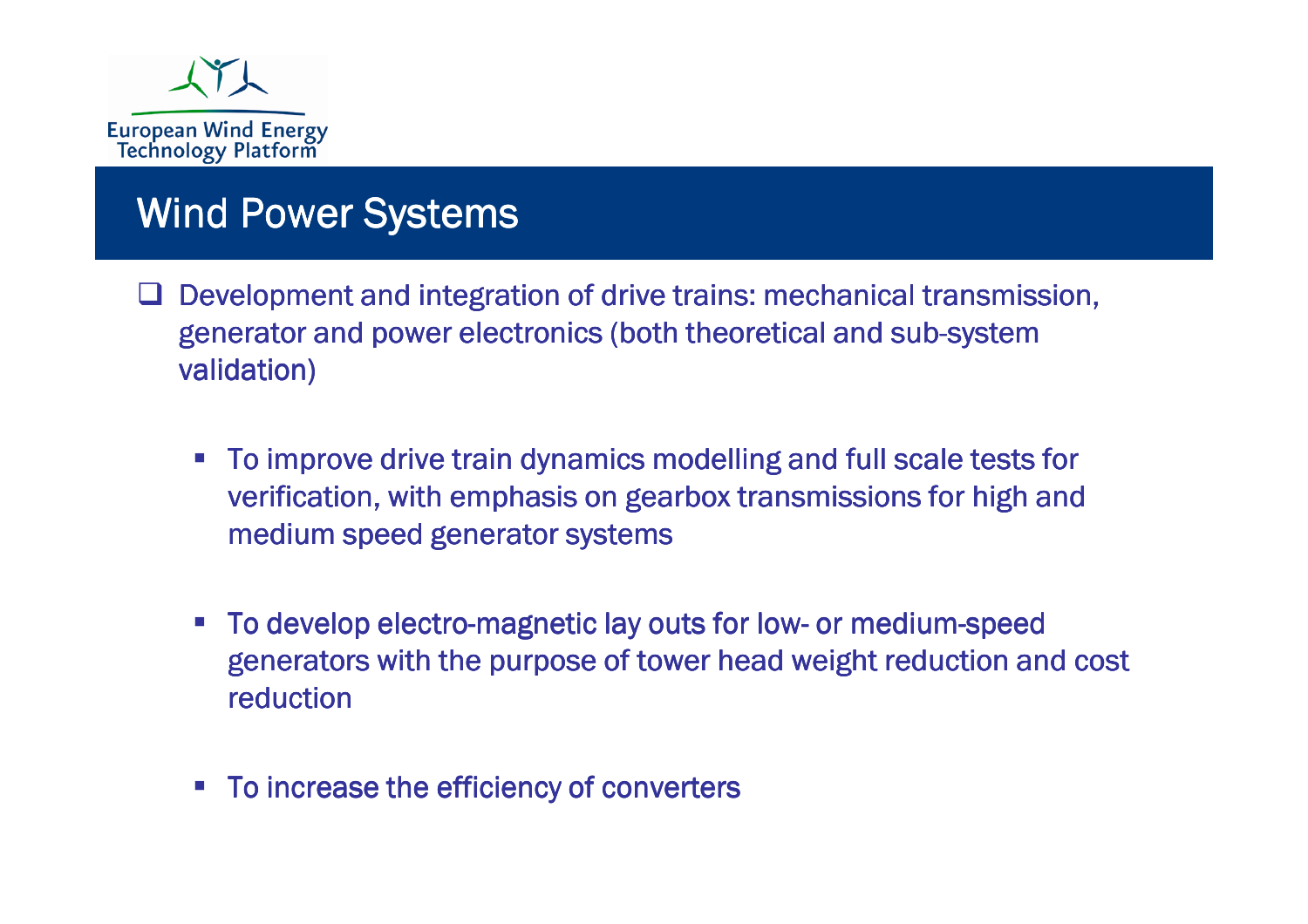

#### Wind Energy Integration

- $\Box$  Offshore grid R&D roadmap an umbrella Programme linking the recovery plan (FFPR), the TWFNTIFS project and other initiatives. (EEPR), the TWENTIES project and other initiatives.
	- To develop offshore transmission grids;
	- To ensure future offshore grids that will combine wind farms grid connection, cross border trade, wide area balancing, Security of supply (n-1), other offshore generation (gas, wave..).

### $\Box$  Modelling tools

- **To develop new modelling tools for unit commitment and energy efficient** dispatch;
- To give recommendations on energy and power management in power systems with high penetrations of wind power;
- To study different system (Hydro non-hydro; different energy mixes at different<br>scales. Different ways of managing systems with high penetration levels. scales, Different ways of managing systems with high penetration levels.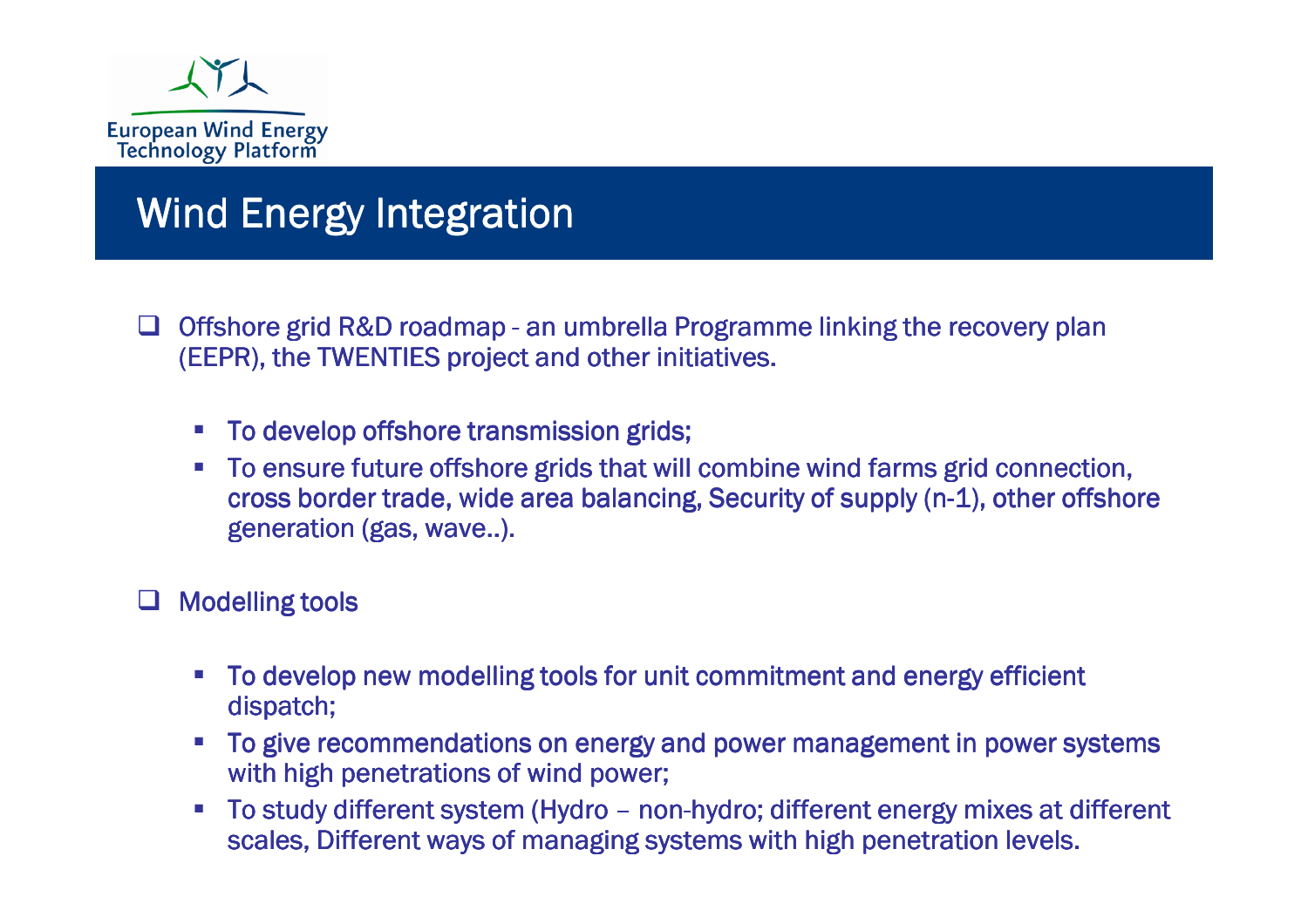

#### **Offshore Deployment and Operations**

- $\Box$  Improved efficiency and cost reduction in fabrication and offshore installation
	- $\mathcal{L}_{\mathcal{A}}$ Engineer the next generation of offshore structures
	- Developed and test automated fabrication processes
	- Test and demonstrate the new technologies
	- Prototype the new technologies in a demonstration plant
	- Develop and test improved logistical systems
	- Review and assess the performance of existing vessels and installation equipment
	- Design and develop better and more efficient installation vessels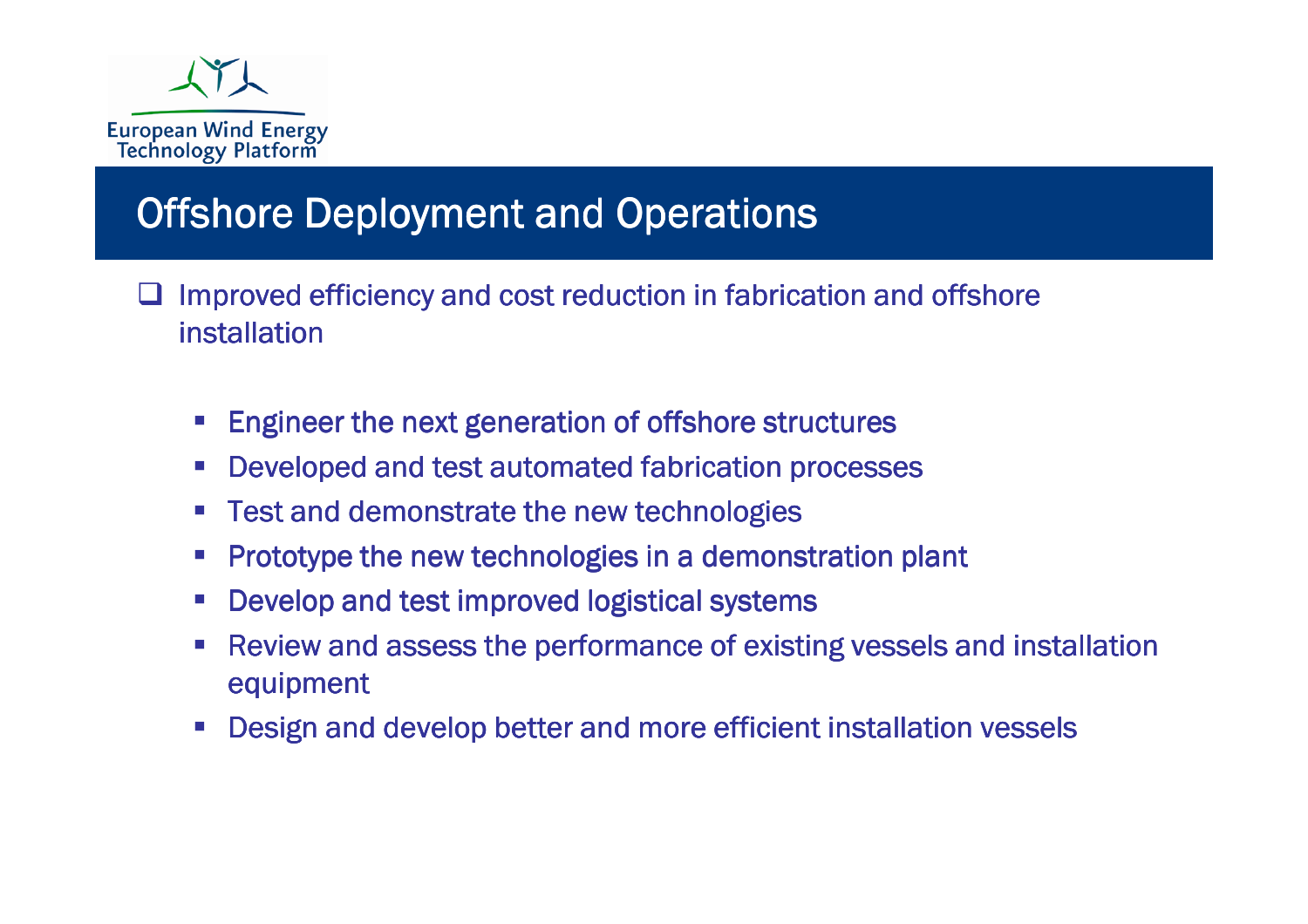

#### Offshore Deployment and Operations

 $\Box$  Offshore safety and environmental improvement

- A clear understanding of the safety regimes across Europe; a common set of operational standards for internationally mobile workforce consistent with the the national legislations
- A common safety and environmental training standards for the offshore wind industry and to identify all of the training facilities in the EU and their specific competencies
- Review the current Environmental Impact Assessment processes as applied across the EU and to harmonise the process by development of common standards and formats
- Enabling dissemination of environmental data gathered during the Environmental Impact Assessment process, through the development of a central repository
- To improve the acquisition and application of geotechnical data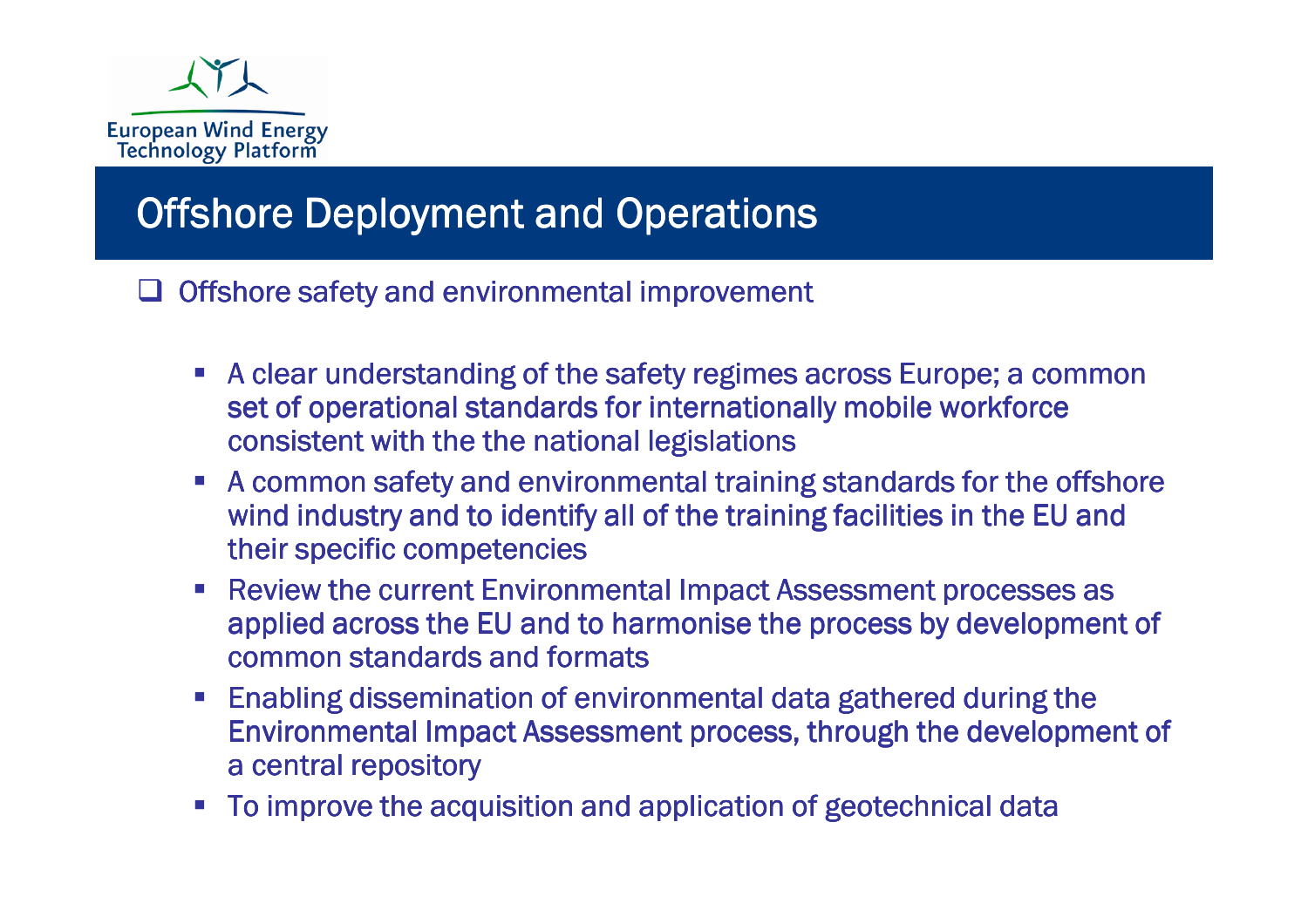

#### Offshore Deployment and Operations

 $\Box$  Offshore turbine design, operations and maintenance

- **Determine the key deficiencies of current offshore wind operations**
- Propose modifications to existing designs and encourage new ones which address the deficiencies
- **EXTENCE CONTAINT MAINTER IS ASSESS CUTTENT MAINTENANCE STATES:** Assess current maintenance strategies applied in the industry
- **Develop and test new maintenance strategies for offshore wind farms**
- Adapt and develop condition monitoring systems to conform with the new O&M strategies
- Review the continuum of offshore access options, from helicopters through small boats to jackups
- **Design and develop improved access systems and vessels**
- -Demonstration of at least two new access systems and vessels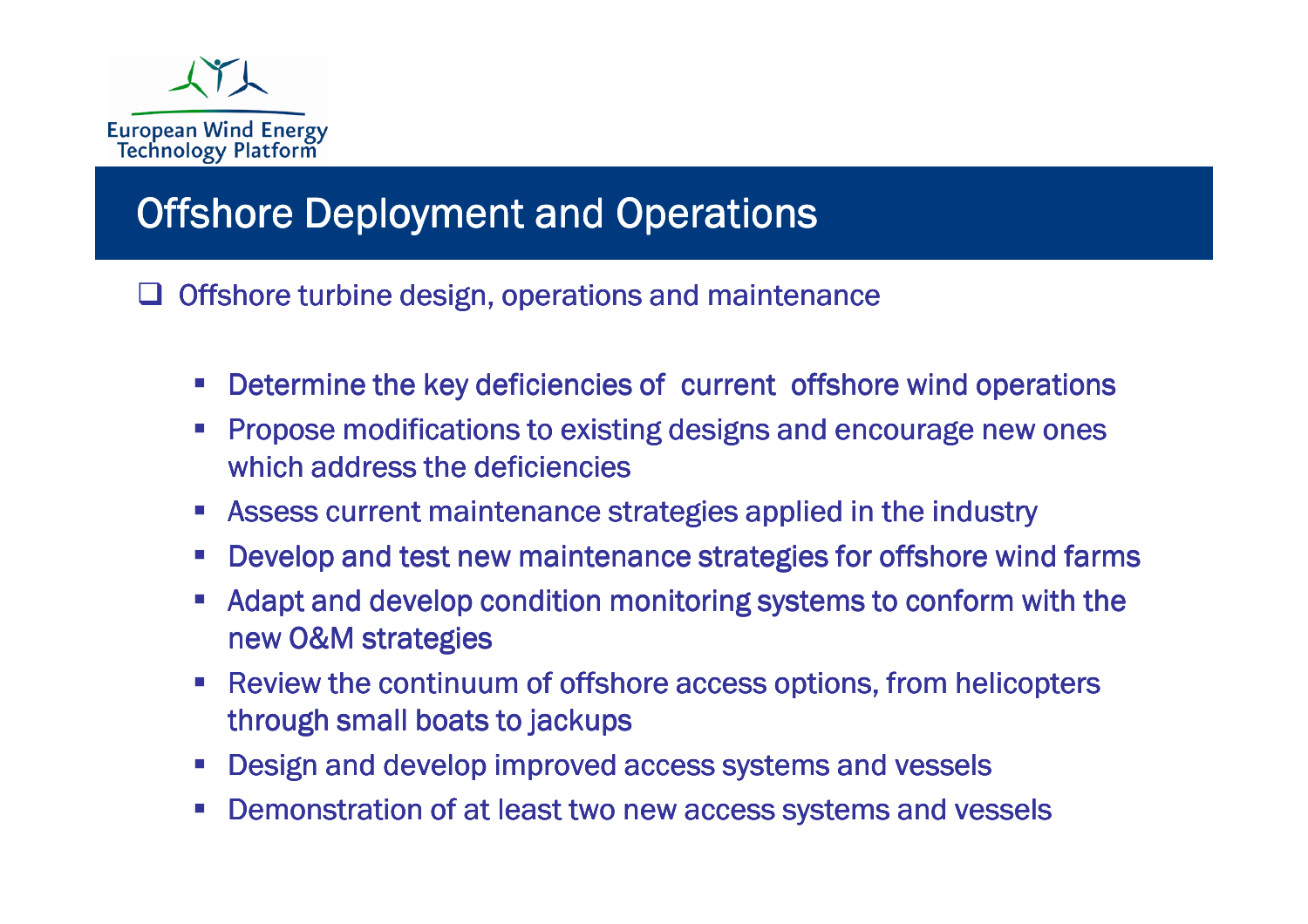

#### Wind Market & Economics

#### $\Box$  Recommendations for electricity market rules

- **assess the current state-of-play in the electricity markets and develop relevant in the electricity markets and develop relevant** recommendations for policy makers.
	- Evaluation of ancillary services and development of recommendations;<br>• Assessment of the petential impact of derivative markets (Green
	- Assessment of the potential impact of derivative markets (Green  $\overline{\text{Certifications}}$  . Certificates, GO and Carbon Credits);
	- Assessment of the impact of forecasting systems, evaluation of existing ones and definition of optimal ones. ones and definition of optimal ones.
- $\Box$  Analysis and improvement of wind energy economics within electricity markets and<br>sustainable energy regulation in Europe sustainable energy regulation in Europe
	- To study the future development of the wind energy sector in a number of different scenarios.
	- To study fair and efficient remuneration schemes for the wind energy sector.
	- To analyze incentives for renewable technologies in European markets.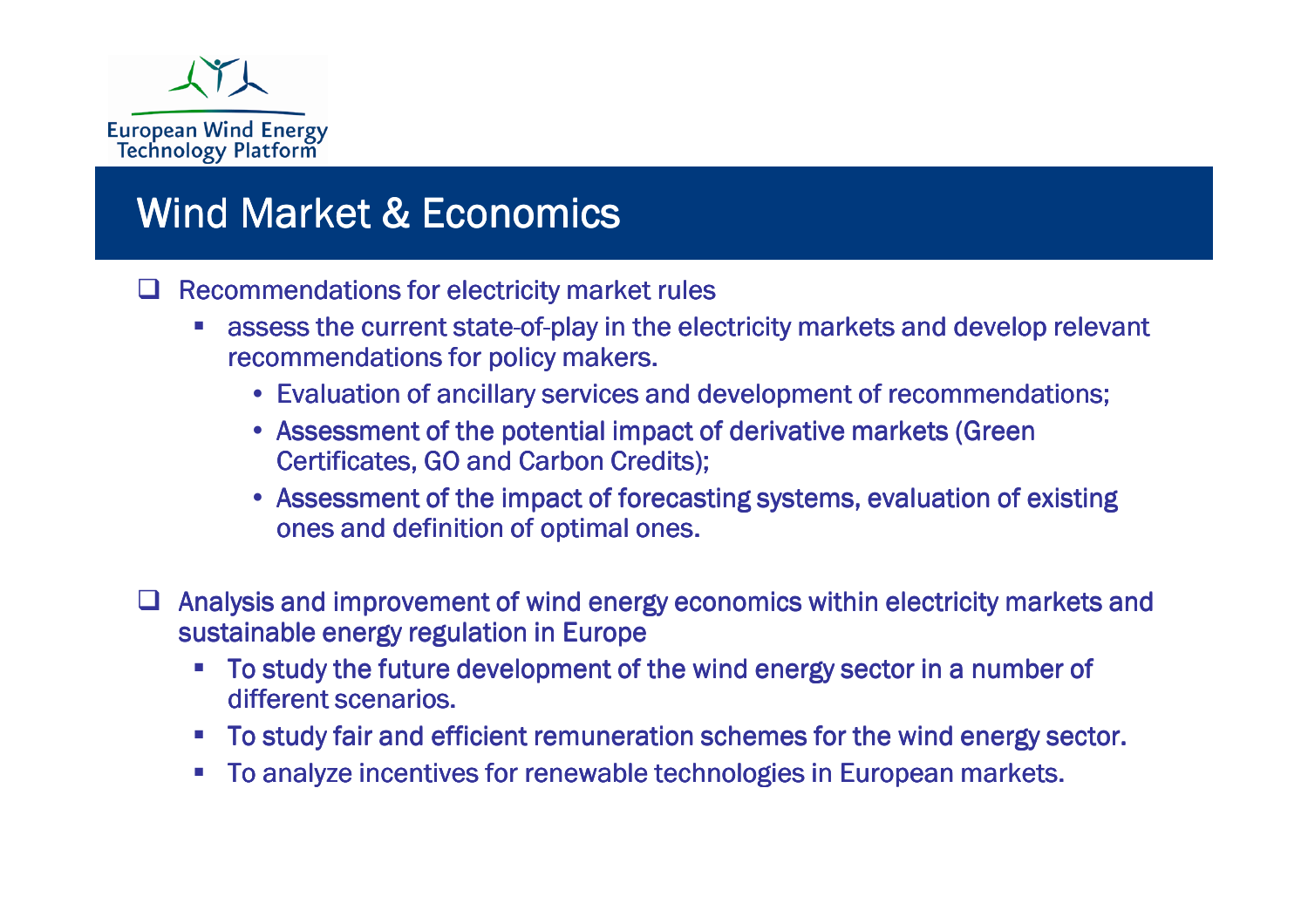

#### Wind Market & Economics

# Optimum deployment of EU wind power

- assess all Operation & Management costs of wind energy operators, so as to identify potential areas of improvement
- **Study on the potential opportunity of exports, joint-ventures, turbine** technology
- **Q** Industrial Forum within TPWind
	- **Exercise 1 and Industrial Forum within TPWind, where WTGs and** components manufacturers can meet and share their expertise and views on:
		- Market transformation (from demand driven to offer driven);<br>. Dettlereals and hav to susreame them
		- Bottlenecks and how to overcome them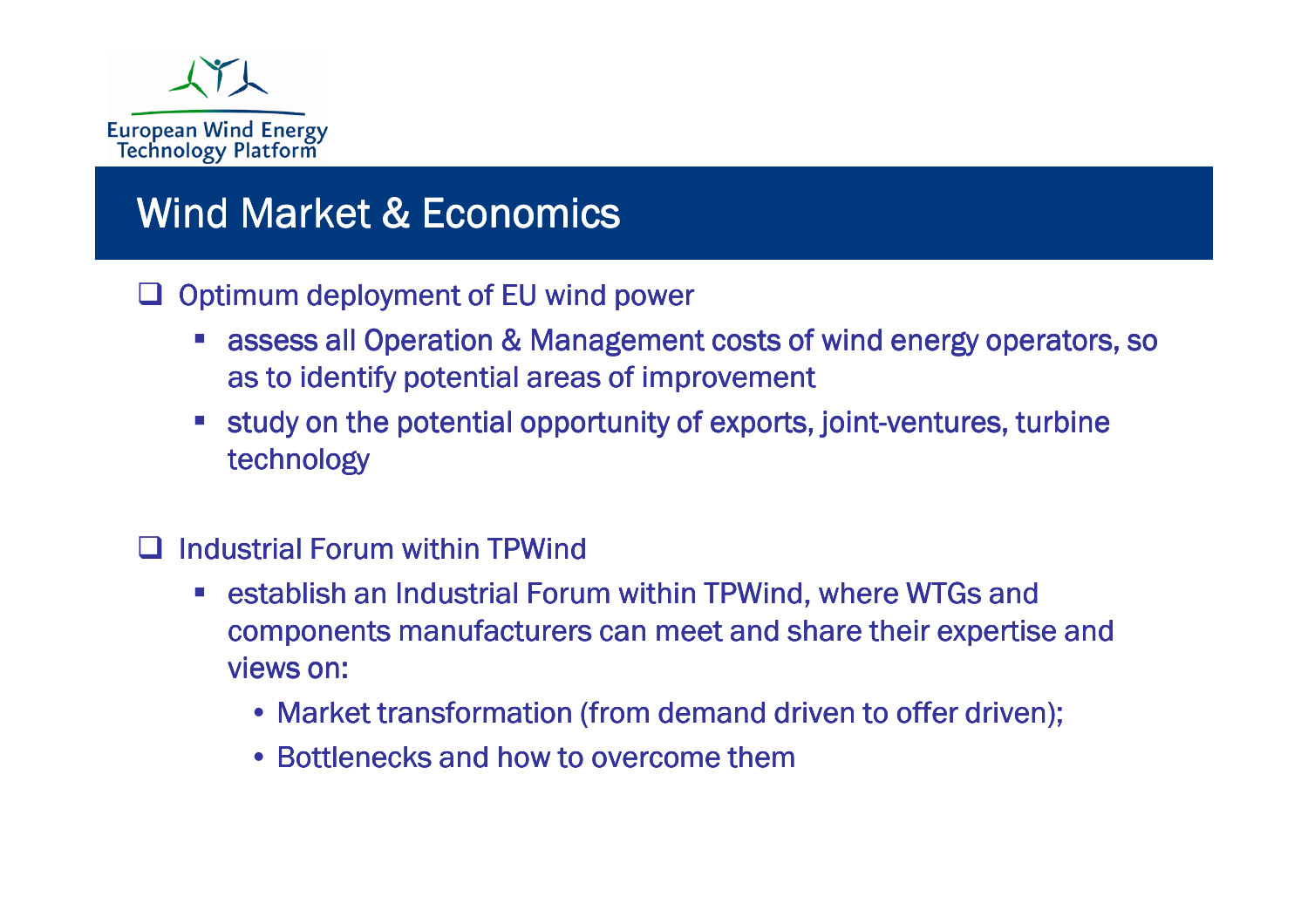

#### Wind Policy & Environment

Environmental impact of wind farms & review of EIA guidelines

- To assess the environmental impact of wind farms, and guidelines for the cumulative impacts of wind farms;
- **EXECTE AFFORTHER** PROCEDURES and guidelines and develop new ones in order to ensure optimum reporting on wind related issues;
- - Develop a centralised database on environmental baseline, which is defined as the effects of past and ongoing human induced and natural factors having an impact on the status of species, their habitat and ecosystem within the action area.
- $\Box$  Common criteria for priority zones a new methodology for spatial and cultural planning based on: planning based on:
	- A non-traditional strategic environmental assessment, resulting in less<br>conflicting area: conflicting area;
	- An investigation of different spatial combinations of functions and cultural<br>meanings. meanings.

#### **Q** Benefits for local communities

 review and assess the whole range of mechanisms developed in Europe for transforming the global benefits of wind energy into more tangible ones for local communities